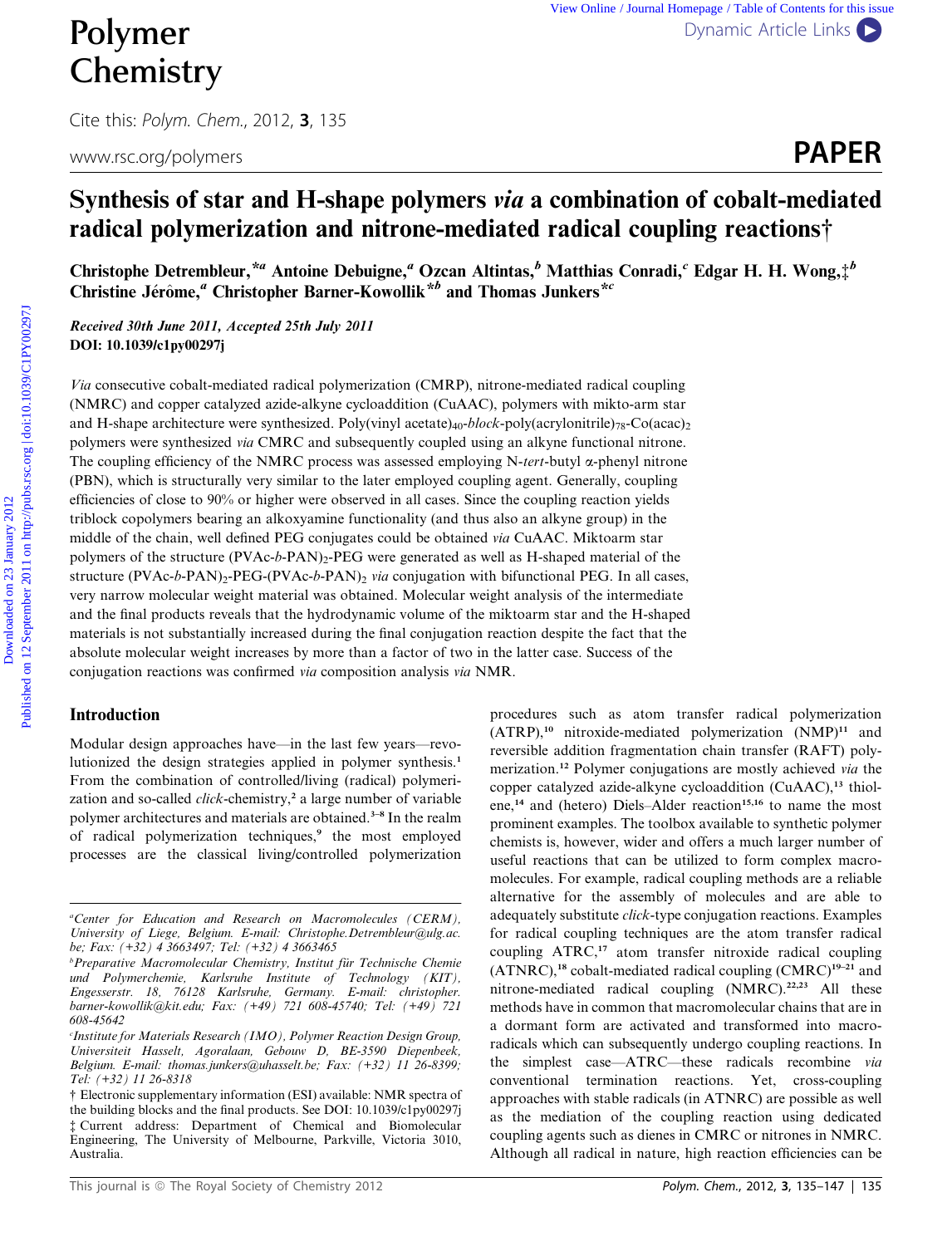achieved with the various coupling methods and even the synthesis of dendrimers is achievable via such routes.

In the NMRC reaction, nitrones mediate the radical coupling reaction. Such compounds are excellent radical spin traps and are often used in ESR studies to transform transient species into stable counterparts that can be analyzed over extended times. Since they add rapidly to transient, propagating chains in radical polymerizations, nitrones can be employed to mediate polymerizations, either via in situ formation of a nitroxide mediating agent in in situ NMP<sup>24-29</sup> or via direct control of the average chain length in so-called enhanced spin capturing polymerization (ESCP).30,31

In NMRC, macroradicals react readily with the mediator to form a macronitroxide which subsequently quenches other macroradicals via a persistent radical effect instead of undergoing bimolecular termination, eventually forming a symmetric coupling adduct with an alkoxyamine functionality in the middle of the chain.<sup>22</sup> As an activation step to generate the macroradicals, abstraction of the terminal bromine group from an ATRP-made polymer by  $Cu<sup>0</sup>$  species is a suitable reaction pathway. In principle, however, no prerequisite is given for the activation and other reactions may be compatible with NMRC. In CMRC<sup>19–21</sup> polymers are coupled in a very similar fashion. In this case, macromolecules prepared by organometallic-mediated radical polymerization (OMRP)<sup>32</sup> based on cobalt complexes, namely the cobalt-mediated radical polymerization (CMRP),<sup>33</sup> present a cobalt-carbon end-group that can be activated to form macroradicals. Similarly to NMRC, combination of chains is thereby promoted by the addition of isoprene (or another conjugated diene), which will be built in a mid-chain position.<sup>19</sup>

CMRC (and therewith the underpinning polymerization process CMRP)<sup>33</sup> has the advantage over other coupling techniques that it allows for activation of radical chains that are not accessible via the ATRP route. Monomers such as vinyl acetate  $(VAc)^{34}$  and Nvinyl pyrrolidone  $(NVP)^{35}$  are not readily controlled via the conventional polymerization techniques such as ATRP, but are readily polymerizable in a controlled fashion via cobalt-mediated polymerizations. Thus, PVAc and PNVP with defined molecular weight are accessible that are available for radical coupling reactions. So far, these polymers but also poly(acrylonitrile) (PAN)<sup>37</sup> were only coupled via the CMRC route.<sup>19-21</sup> While an insertion of distinct chemical functionality into the chains is possible in principle, a combination with the nitrone technique seems highly advantageous since with nitrones it was already shown that secondary functionalities can be introduced into the product at a defined mid-chain location. Polyacrylates and polystyrene were synthesized according to the nitrone-mediated radical coupling procedure while introducing alkyne groups.<sup>36</sup> In addition—in an attempt to transform the coupling reaction into a synthesis tool for multi-sequential polymers in a step growth approach—alkynes were introduced in regular intervals on the polymer backbone *via* a nitrone serving as a functional carrier.<sup>37</sup>

In here, we report the combination of both CMRP and NMRC as a novel synthetic tool for providing unprecedented copolymers with precise architectures. PVAc and PAN, obtained from CMRP, are coupled by means of nitrone-mediation. Homopolymers are obtained as well as block copolymers starting from PVAc-block-PAN precursors. An alkyne moiety is introduced into the products via functional nitrones, which

subsequently served as an additional anchor point for further conjugation reactions. Via the alkyne, azide-functional polyethylene glycol (PEG) chains are conjugated resulting in complex three-armed polymer structures as well as H-shaped polymers when bifunctional PEG was employed (see Scheme 1). The results will be presented and discussed in a bottom-up approach: First, we will describe the activation step of model oligomers endcapped with cobalt followed by the nitrone coupling reactions of the polymeric species. In the last step, the assembly of the building blocks via CuAAc is discussed to demonstrate the efficiency of the underlying reactions.

#### Experimental section

#### Materials

Vinyl acetate (>99%, Aldrich) and acrylonitrile (>99%, Aldrich) were dried over calcium hydride, degassed by several freezethawing cycles before being distilled under reduced pressure and stored under argon.  $2,2'$ -Azo-bis-(4-methoxy-2,4-dimethyl valeronitrile) (V-70) (Wako) and cobalt $(II)$  acetylacetonate (Co (acac)2) (>98%, Merck), 2,2,6,6-tetramethylpiperidine-1-oxy (TEMPO) (98%, Aldrich) were used as received. The synthesis and the complete characterization of the low molecular weight alkylcobalt(III) adduct  $[Co(acac)<sub>2</sub>(-CH(OCOCH<sub>3</sub>)CH<sub>2</sub>)<sub><4</sub>-R<sub>0</sub>]$  have been described elsewhere.<sup>9</sup> Two stock solutions in dichloromethane of the alkyl cobalt(III) adduct initiator ( $[Co(acac)<sub>2</sub>(-CH$  $(OCOCH<sub>3</sub>)CH<sub>2</sub>)<sub>4</sub>-R<sub>0</sub>)$ ; R<sub>0</sub> being the primary radical generated by V-70) were prepared and stored at  $-20$  °C under argon.<sup>20</sup> The cobalt content of these solutions was evaluated by Inductively Coupled Plasma Mass Spectrometry (ICP-MS) ( $[Co] = 0.0992 M$ and 0.148 M). N-tert-Butyl phenyl nitrone (PBN) as well as the alkyne-functional nitrones were synthesized as described previously.31,36 Polyethylene glycol materials, tosyl chloride and sodium azide were obtained from Aldrich and used as received. CuBr  $(99.9\%,$  Acros) N,N,N',N'',N''-pentamethyldiethyltriamine (PMDETA) (99.9%, Merck) and N,N-dimethylformamide extra dry (DMF) (99.8%, Acros) were also used as received. actioned with the various coupling methods and oon the adaptagoutly seved as an additional neutron in the system of the contribution in the system and contribution in the system and contribution in the system and the syst

#### Size exclusion chromatography (CMRP and nitrone coupling)

Size exclusion chromatography (SEC) of poly(vinyl acetate) was carried out in tetrahydrofuran (THF) (flow rate: 1 mL min<sup>-1</sup>) at



Scheme 1 Schematic representation of the synthesis of H-shaped polymers via combination of CMRP and NMRC followed by CuAAC conjugation.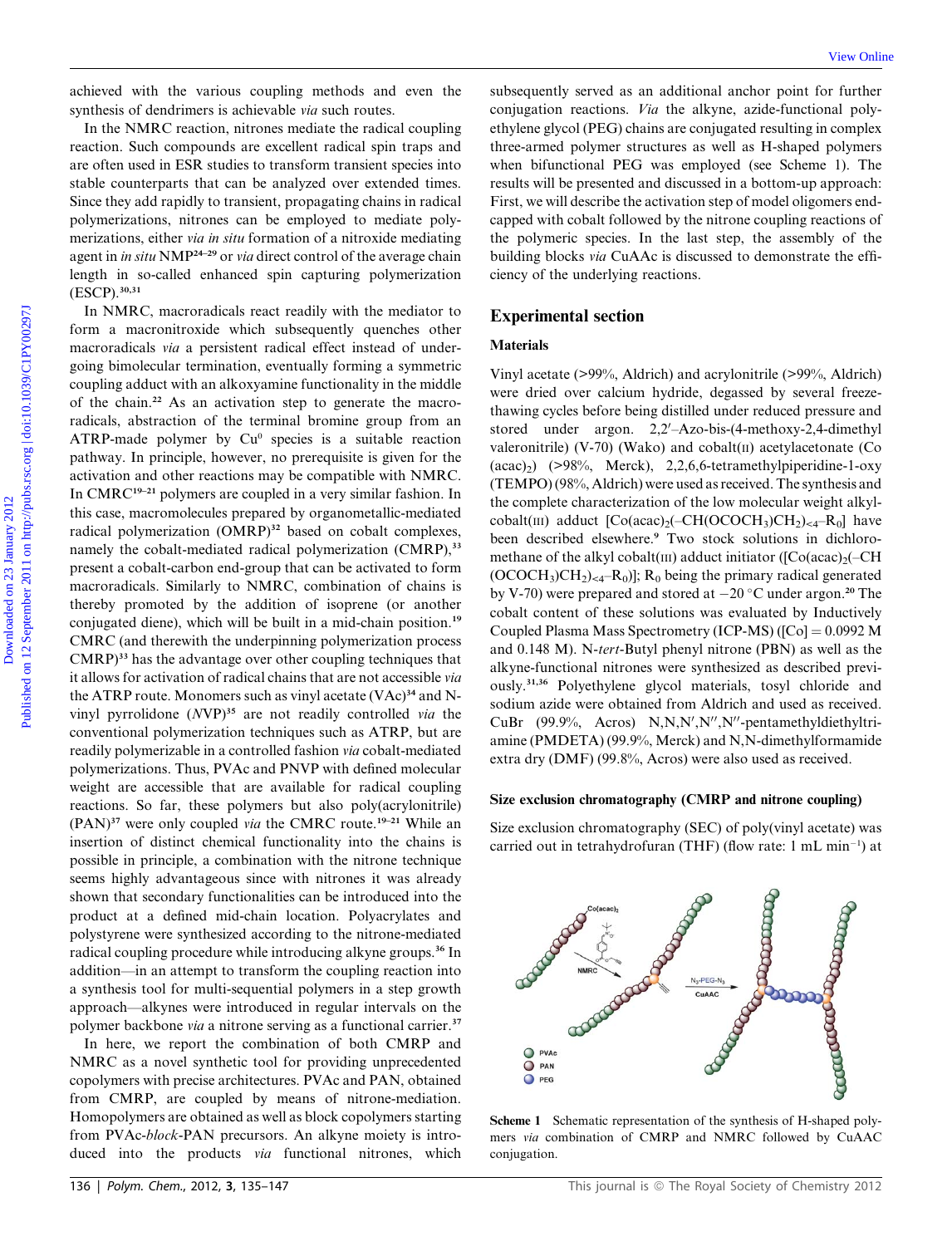$40^{\circ}$ C with a Waters 600 liquid chromatograph equipped with a 410 refractive index detector and styragel HR columns (four columns HP PL gel 5µm  $10^5$ Å,  $10^4$ Å,  $10^3$ Å,  $10^2$ Å). The molar mass of PVAc determined by SEC with PS calibration was in good agreement with that determined by <sup>1</sup>H NMR whenever the end group of the initiator (–OCH<sub>3</sub> at  $\delta = 3.13$  ppm) could be observed and compared to the –CHOCOCH<sub>3</sub> proton at  $\delta = 4.8$ ppm of the monomer unit, as reported elsewhere.<sup>20,21</sup> SEC of PVAc, PAN, PVAc-b-PAN and PVAc-b-PAN-b-PVAc was carried out in dimethylformamide (DMF) containing LiBr (0.025 mol  $L^{-1}$ ) at 55 °C (flow rate: 1 mL min<sup>-1</sup>), with a Waters 600 liquid chromatograph equipped with a 410 refractive index detector and styragel HR columns (HR1, 100–5000; HR3, 500– 30000; HR4, 5000–500000; HR5, 2000–40000000). In all cases, polystyrene standards ranging from 580 to  $225 \times 10^4$  g mol<sup>-1</sup> were used for calibration. Absolute molecular weight parameters  $(M_n, M_n, M_w/M_n)$  of PAN based (co)polymers were determined by size exclusion chromatography (SEC) equipped with a Multi-Angle Laser Light Scattering (MALLS) detector, using (dn/dc) values determined for each sample by refractometry analysis. do C or in do Real to the Real to the Real to the Real to the Real to the Real of the Consense of the Real of the Real of a Distribution of a Bottomas consense of the Real of Manuari of the Neumari form some only and soli

#### Size exclusion chromatography (CuAAC)

For the determination of molecular weight distributions (MWD) of the mikto-armed and H-shaped polymers, a Varian PL50 system, comprising an auto injector, a Polymer Laboratories 5.0 mm bead-size guard column, followed by three linear PL columns (PLgel 5 µm MIXED-C) and a differential refractive index detector using DMAc/0.03% LiBr as the eluent at 50  $\degree$ C with a flow rate of 1 mL min-<sup>1</sup> was used. The SEC system was calibrated using narrow polystyrene standards ranging from 160 to 6  $\times$  10<sup>6</sup> g mol<sup>-1</sup>.

#### Size exclusion chromatography coupled to electrospray ionization mass spectrometry detection (SEC-ESI-MS)

SEC/ESI-MS spectra were recorded on an LXQ mass spectrometer (ThermoFisher Scientific, San Jose, CA, USA) equipped with an atmospheric pressure ionization source operating in the nebulizer assisted electrospray mode. The instrument was calibrated in the  $m/z$  range 195–1822 using a standard containing caffeine, Met-Arg-Phe-Ala acetate (MRFA) and a mixture of fluorinated phosphazenes (Ultramark 1621) (all from Aldrich). A constant spray voltage of 4.5 kV and a dimensionless sweep gas flow rate of 2 and a dimensionless sheath gas flow-rate of 12 were applied. The capillary voltage, the tube lens offset voltage and the capillary temperature were set to 60 V, 110 V and 275  $^{\circ}$ C respectively. The LXQ was coupled to a Series 1200 HPLCsystem (Agilent, Santa Clara, CA, USA) consisting of a solvent degasser (G1322A), a binary pump (G1312A), a high-performance autosampler (G1367B), followed by a thermostatted column compartment (G1316A). Separation was performed on two mixed bed size exclusion chromatography columns (Polymer Laboratories, Mesopore  $250 \times 4.6$ mm, particle dia. 3µm) with pre-column (Mesopore 50  $\times$  4.6mm) operating at 30 °C. THF at a flow rate of 0.30 mL min<sup>-1</sup> was used as eluent. The mass spectrometer was coupled to the column in parallel to an RIdetector (G1362A with SS420x A/D) in a setup described previously.<sup>38</sup> 0.27 mL min<sup>-1</sup> of the eluent were directed through

the RI-detector and 30  $\mu$ L min<sup>-1</sup> infused into the electrospray source after post-column addition of a 100 µM solution of sodium iodide in methanol at 20  $\mu$ L min<sup>-1</sup> by a micro-flow HPLC syringe pump (Teledyne ISCO, Model 100DM). 20 µL of a polymer solution with a concentration of approximately 3 mg mL-<sup>1</sup> were injected onto the HPLC system.

#### NMR characterization

<sup>1</sup>H NMR spectra of the PVAc macroinitiators were recorded at 298 K with a Bruker Spectrometer (400 MHz) in CDCl<sub>3</sub>. (D<sub>1</sub> = 2s, 16 scans, 5 wt % of polymer). <sup>1</sup> H NMR spectra of PAN, PVAc-b-PAN and PVAc-b-PAN-b-PVAc were recorded with the same spectrometer at 298 K in deuterated dimethylsulfoxide (DMSO-d<sub>6</sub>). ( $D_1 = 5$  s, 32 scans, 5 wt % of polymer). <sup>1</sup>H NMR spectra of the PEG polymers were recorded with two NMR spectrometers (300 and 400 MHz) from Oxford Instruments Ltd. using a Varian probe (9 mm-4-nucleus AutoSWPFG).

#### Typical procedure for the synthesis of  $PVAc-Co(acac)_2$  and radical coupling with a nitrone

A solution of alkyl-cobalt(III) initiator  $((\text{Co}(ac))_{2})$ -CH  $(OCOCH<sub>3</sub>)CH<sub>2</sub>)<sub>*4*</sub> – R<sub>0</sub>)$  0.0992M; 1.5 mL, 1.5 10<sup>-4</sup> mol) in  $CH<sub>2</sub>Cl<sub>2</sub>$  was introduced under argon in a Schlenk tube and the solvent (CH<sub>2</sub>Cl<sub>2</sub>) was evaporated to dryness under reduced pressure at room temperature (rt). The residue was then placed under argon at  $0^{\circ}$ C and added with dry VAc (2 mL, 0.162 mol). The reaction medium was subsequently stirred for 4.5 h at 40  $^{\circ}$ C. An aliquot was withdrawn for the determination of the conversion by <sup>1</sup> H NMR spectroscopy (30% conversion), and the molecular weight and polydispersity by SEC in THF ( $M_n = 3900$ ) g mol<sup>-1</sup>;  $M_w/M_n = 1.04$ ). The residual monomer was then evacuated under vacuum at rt.

To the PVAc-Co(acac)<sub>2</sub> a solution of N-tert-butyl phenyl nitrone (PBN, 0.053 g PBN in 1 mL of toluene;  $3 \times 10^{-4}$  mol) was added under argon. Once the polymer was dissolved, the reaction mixture was heated at 40  $^{\circ}$ C overnight. An aliquot was subsequently withdrawn to determine the molecular weight and polydispersity of the coupled polymer  $(M_n = 7200 \text{ g mol}^{-1})$ ;  $M_w/M_n = 1.07$ ; coupling efficiency = 92%). The final product was precipitated 2 times in heptane and dried at  $40^{\circ}$ C under vacuum overnight.

# Typical procedure for the synthesis of PAN-Co(acac)<sub>2</sub> and radical coupling with a nitrone

A solution of alkyl-cobalt $(III)$  initiator  $((Co (acac)<sub>2</sub>(-CH))$  $(OCOCH<sub>3</sub>)CH<sub>2</sub>)<sub><4</sub>-R<sub>0</sub>)$  0.148M; 1.25 mL, 1.85 10<sup>-4</sup> mol) in  $CH<sub>2</sub>Cl<sub>2</sub>$  was introduced to a Schlenk tube under argon and the solvent  $(CH_2Cl_2)$  was evaporated to dryness under reduced pressure at ambient temperature (rt). The residue was then placed under argon at  $0 °C$  and dry and degassed DMF (1 mL) and DMSO (1 mL) was added. Dry and degassed acrylonitrile (AN, 2ml, 0.162 mol) was subsequently added and the reaction medium was stirred for 18 h at  $0^{\circ}$ C. An aliquot was withdrawn for the determination of the conversion by <sup>1</sup>H NMR spectroscopy (55% conversion) and the molecular weight and polydispersity by SEC in DMF/LiBr using a PS calibration ( $M_n =$ 41400 g mol<sup>-1</sup>;  $M_w/M_n = 1.02$ ). The residual monomer was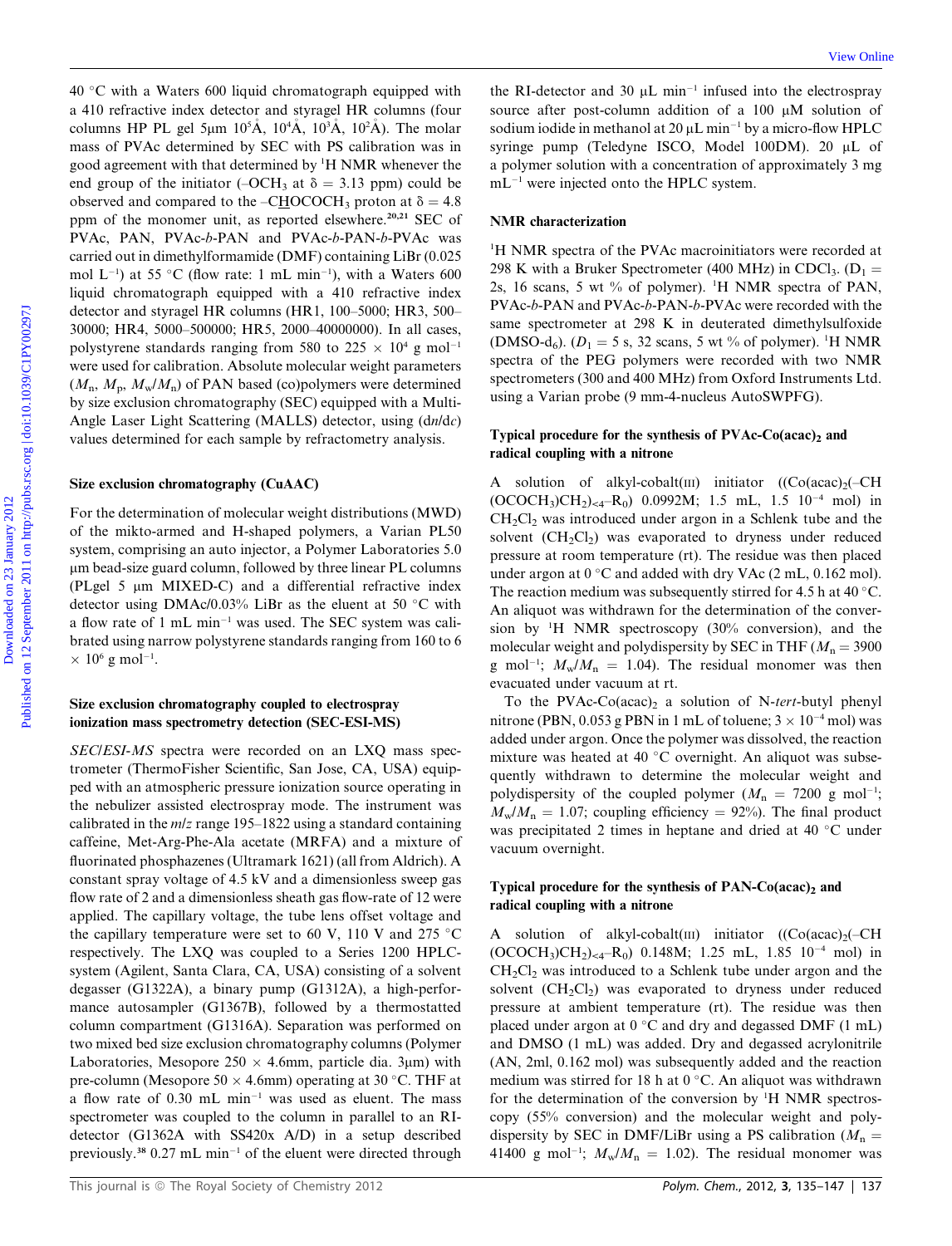finally removed under vacuum at rt. Absolute molecular weight  $(M_{\rm n,abs} = 5300 \text{ g mol}^{-1})$  and polydispersity  $(M_{\rm w}/M_{\rm n} = 1.02)$  of PAN were obtained by SEC equipped with a MALLS detector, using a dn/dc value determined on a purified PAN sample prepared in an identical fashion (dn/dc PAN  $= 0.076$ ) and deactivated by TEMPO to avoid any possible side reaction (such as coupling reaction) during sampling and exposure to air.

To the PAN-Co(acac), solution, a solution of N-tert-butyl phenyl nitrone (PBN; 0.065 g PBN in 1 mL of DMF; 3.7 10-4 mol) was added under argon at  $0^{\circ}$ C. The reaction mixture was stirred at 40  $\degree$ C overnight. An aliquot was then withdrawn to determine the molecular weight and polydispersity of the coupled polymer by SEC DMF/LiBr calibrated by PS standards ( $M_n =$ 66200 g mol<sup>-1</sup>;  $M_w/M_n = 1.03$ ). The final product was deactivated by adding an excess TEMPO, precipitated 2 times in methanol and dried at 40 °C under vacuum overnight. Absolute molecular parameters were determined by SEC/MALLS ( $M_{n,abs}$ )  $= 9700 \text{ g mol}^{-1}$ ;  $M_w/M_n = 1.02$ ; coupling efficiency  $= 92\%$ ).

### Synthesis of PVAc-b-PAN-b-PVAc by radical coupling of  $PVAc-b-PAN-Co(acac)<sub>2</sub>$  with nitrone bearing alkyne group (nitrone 3)

A solution of alkyl-cobalt(III) initiator  $(Co (acac)<sub>2</sub>(-CH))$ (OCOCH<sub>3</sub>)CH<sub>2</sub>)<sub><4</sub>-R<sub>0</sub>) 0.148M; 3 mL, 4.44 10<sup>-4</sup> mol) in CH<sub>2</sub>Cl<sub>2</sub> was introduced to a Schlenk tube under argon and the solvent  $(CH_2Cl_2)$  was evaporated under reduced pressure at room temperature (rt). The residue was subsequently placed under argon at  $0^{\circ}$ C and dry VAc (4 mL, 0.324 mol) was added. The reaction medium was then stirred for 6 h at 40 °C. An aliquot was withdrawn for the determination of the conversion by <sup>1</sup>H NMR spectroscopy (37% conversion) and the molecular weight and polydispersity by SEC in THF ( $M_n = 3400$  g mol<sup>-1</sup>;  $M_w/M_n =$ 1.05) and in DMF/LiBr (Mn,DMF = 15900 g mol<sup>-1</sup>;  $M_w/M_n =$ 1.04). The residual monomer was subsequently removed under vacuum at rt.

To the PVAc-Co(acac), dry and degassed DMF  $(4 \text{ mL})$  was then added under argon at  $0 °C$  followed by AN (4 mL). The mixture was subsequently stirred at  $0^{\circ}$ C until the conversion reached close to 50% (after about 24h). An aliquot was withdrawn for the determination of the molecular weight and polydispersity by SEC in DMF/LiBr ( $M<sub>n</sub> = 50700$  g mol<sup>-1</sup>;  $M<sub>w</sub>/M<sub>n</sub> =$ 1.03). The residual monomer was removed under vacuum at rt.

To the PVAc-b-PAN-Co(acac)<sub>2</sub> solution a solution of the nitrone (0.23 g PBN in 2 mL of DMF; 8.88  $10^{-4}$  mol) was added under argon. The reaction mixture was subsequently heated at 40 C overnight. An aliquot was then withdrawn to determine the molecular weight and polydispersity of the coupled polymer by SEC DMF/LiBr using PS calibration ( $M_n = 81400 \text{ g mol}^{-1}$ ;  $M_{\rm w}/M_{\rm n} = 1.04$ ). The final product was precipitated 3 times in a methanol/water (20/80) mixture heptane and dried at 40  $^{\circ}$ C under vacuum overnight.

# Coupling reaction of  $Co(acac)<sub>2</sub>(-CH(OAc)CH<sub>2</sub>)<sub>\sim 4</sub>-R<sub>0</sub>$ oligomers with nitrone 1 (N-tert-butyl  $\alpha$ -phenyl nitrone) for MS study

An alkyl-cobalt(III) compound, i.e.  $[Co(acac)<sub>2</sub>(-CH(OCOCH<sub>3</sub>))]$  $CH<sub>2</sub>$ <sub>2</sub> $-H<sub>0</sub>$ , was prepared following a previously reported

procedure. In order to guarantee the purity of the desired product, first and last millilitres of the alkyl cobalt(III) fraction were eliminated during the chromatography purification. Subsequently a solution of  $[Co(acac)_2(-CH(OCOCH_3)CH_2)_{<4}-R_0]$ in  $CH_2Cl_2$  (1.0 mL of a 0.25 M stock solution, 0.25 mmol) was introduced to a Schlenk tube under argon and evaporated to dryness under reduced pressure at room temperature. The residue was subsequently combined with a PBN solution in degassed DMSO (1.0 mL of a 0.40 M stock solution, 0.40 mmol). After 72 h stirring at 40  $\degree$ C, the crude mixture was analyzed by ESI-MS (see Fig. 3). Theoretical and measured mass-to-charge ratios of the PVAc coupling product are provided in the supporting information (Table S1, ESI†). Download under vacuum at rt. Absolut consider weight procedure. In order to guarantice the pairing of  $M_{\rm c}$ , a 5500 pairing (N a, a 500 pairing of the simulation of the simulation of the simulation of the simulation of

#### Synthesis of tosylated poly(ethylene glycol) and poly(ethylene glycol) monomethyl ether

A typical procedure is described. To a stirred solution of poly (ethylene gylcol) monomethyl ether  $(5000 \text{ g mol}^{-1}, 5.00 \text{ g}, 1.00$ mmol) in anhydrous pyridine (20 mL) p-toluenesulfonyl chloride (3.82 g, 20.0 mmol) was added dropwise and the reaction mixture was then allowed to stir at room temperature for 24 h and subsequently added to cold distilled water (60 mL). The polymer was extracted with dichloromethane. The organic phase was dried over MgSO<sub>4</sub> and concentrated to a volume of about 20 mL. Precipitation in cold diethyl ether afforded a white solid (4.54 g, 91%). <sup>1</sup> H-NMR (CDCl3) (ppm): 7.79 (m, arom.), 4.13 (t, CH<sub>2</sub>CH<sub>2</sub>OTs,  $J = 4.8$  Hz), 3.62 (s, O–(CH<sub>2</sub>)<sub>2</sub>–O), 3.36  $(s, O=CH_3)$ , 2.43  $(s, CH_3-aryl)$ .

#### Synthesis of azide-functional poly(ethylene glycol) and azide-functional poly(ethylene glycol) monomethyl ether

A typical procedure is described. To a stirred solution of tosylated poly(ethylene gylcol) monomethylether  $(\sim 5000 \text{ g mol}^{-1})$ 2.20 g, 0.5 mmol) in N,N-dimethyl formamid (25 mL) sodium azide (10 eq., 0.35 g, 5.0 mmol) was added. The mixture was stirred at room temperature for 3 days and then added to cold distilled water (60 mL). The polymer was extracted three times with DCM. The organic phase was dried over  $MgSO<sub>4</sub>$  and concentrated to a volume of about 20 mL and subsequently precipitated in cold diethyl ether. A white solid was obtained (2.0 g, 92%). <sup>1</sup>H-NMR (CDCl<sub>3</sub>) (ppm): 3.64 (s, O–(CH<sub>2</sub>)<sub>2</sub>–O), 3.60 (t, O–CH<sub>2</sub>–CH<sub>2</sub>–N<sub>3</sub>), 3.46 (t, O–CH<sub>2</sub>–CH<sub>2</sub>–N<sub>3</sub>), 3.36 (s, O–CH<sub>3</sub>).

#### Typical procedure for the CuAAc reaction to obtain miktoarm star polymers

In a Schlenk tube were placed PVAc-b-PAN-alkyne-PAN-b-PVAc (100 mg, 0.0063 mmol, 1 equiv), PEG-N<sub>3</sub> (40 mg, 0.0063) mmol, 1 equiv), PMDETA (6.7 µL, 0.032 mmol, 5 equiv), and DMF (5 mL). The tube was fitted with a rubber septum. The solution was further degassed by three freeze–thaw–pump cycles and left under argon. CuBr (4.6 mg, 0.032 mmol, 5 equiv) was added to the solution under argon. The tube was stirred at room temperature for 24 h. Subsequently the solution was passed through a neutral alumina column to remove the CuBr-PMDETA complex. The obtained crude product was concentrated, precipitated in methanol/water (1/4), filtrated and dried under vacuum at room temperature.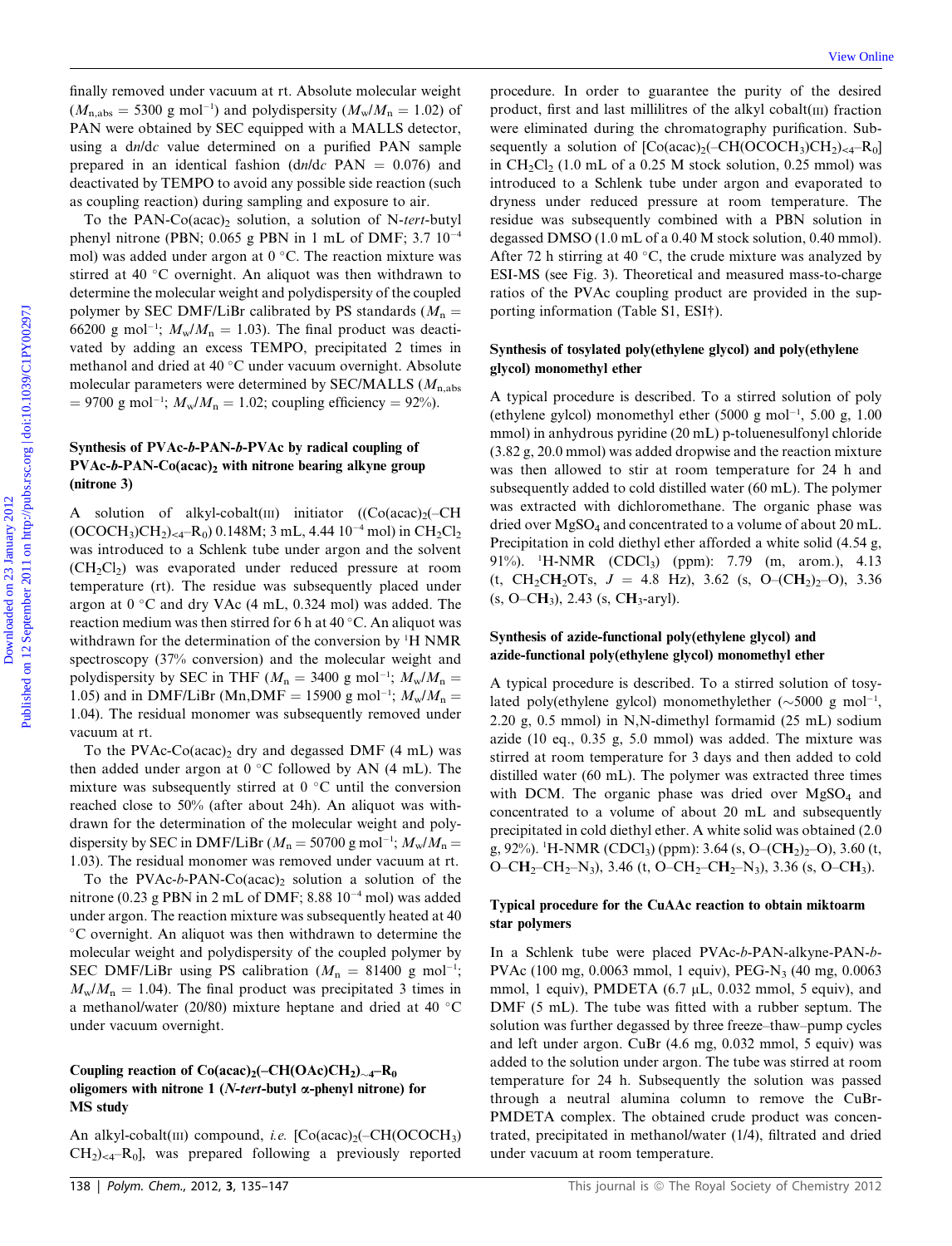#### Typical procedure for the CuAAc reaction to obtain H-shaped polymers

In a Schlenk tube were placed PVAc-b-PAN-alkyne-PAN-b-PVAc (100 mg, 0.0064 mmol, 1 equiv)  $N_3$ -PEG-N<sub>3</sub> (16.3 mg, 0.0032 mmol, 0.5 equiv), PMDETA (6.7 mL, 0.032 mmol, 5 equiv), and DMF (5 mL). The tube was fitted with a rubber septum. The solution was further degassed by three freeze–thaw– pump cycles and left under argon. CuBr (4.6 mg, 0.032 mmol, 5 equiv) was added to the solution under argon. The tube was stirred at room temperature for 24 h. Later the solution was passed through a neutral alumina column to remove CuBr-PMDETA. The obtained crude product was concentrated, precipitated in methanol/water (1/4), filtrated and dried under vacuum at room temperature overnight.

#### Results and discussion

#### Radical coupling of poly(vinyl acetate) and poly(acrylonitrile) end-capped by  $Co(acac)_2$  with various nitrones (Scheme 1)

To assess the coupling efficiency of NMRC with Co-capped polymers, model oligomers were synthesized in order to obtain coupling products that can be readily analyzed via SEC and NMR. A preformed alkyl-cobalt(III) adduct  $(R_0-(CH_2 CHOAc$ <sub> $\leq 4$ </sub> $Co(acac)_{2}$ ; where  $R_0 =$  primary radical from the decomposition of V-70) is used to initiate the polymerization of vinyl acetate at 40  $\degree$ C by CMRP and to provide poly(vinyl acetate) chains end-capped by the cobalt complex (PVAc-Co  $(acac)$ ). For more details on the CMRP, the reader is referred to literature.<sup>33</sup> After synthesis, the residual monomer is removed under vacuum and PVAc-Co(acac)<sub>2</sub> is added to a solution of a nitrone (1, see Scheme 2). The coupling reaction occurs by generating PVAc macroradicals by thermal homolysis of the C– Co bond. The nitrone subsequently traps a PVAc macroradical, leading to the corresponding macronitroxide that further traps another macroradical by spin annihilation according to Scheme 3. Effectively, PVAc that is mid-chain functionalized by an alkoxyamine is formed (see Scheme 3).

Using a two molar excess of nitrone 1 (*N-tert-butyl*  $\alpha$ -phenyl nitrone, PBN) compared to PVAc-Co(acac)<sub>2</sub>, Fig. 1 shows that the coupling reaction is effective indicated by the shift of the SEC chromatogram of the PVAc-Co(acac)<sub>2</sub> precursor to higher molecular weights. The extent of coupling is calculated as  $x_c = 2$  $[1 - (M_{n,0}/M_n)]$  in which  $M_{n,0}$  and  $M_n$  are the molar masses of the polymer precursor and the coupled product, respectively. The extent of coupling is high and reaches 92% (Table 1, entry 1), the small tailing at the low molar mass side of the SEC chromatogram accounts for some small amounts of unreacted PVAc. It should be noted that the nitrone coupling, at least for polyacrylates, was shown to proceed also under equimolar conditions.<sup>36</sup> Nevertheless, higher amounts can be used to increase the efficiency of the coupling.

Two approaches are envisaged to improve the coupling efficiency. The first one consists of carrying out the coupling reaction in dimethylsulfoxide (DMSO) instead of in toluene. Indeed, it is known that DMSO activates the C–Co bond cleavage and should therefore accelerate the generation of PVAc macroradicals that might affect the coupling efficiency. Table 1 shows that identical radical coupling efficiencies are observed in both solvents (comparison of entries 1 and 2). The second strategy consists of increasing the amount of nitrone compared to PVAc- $Co(acac)_2$  since the increase of nitrone concentration compared to the macroradical precursor has been shown to be beneficial to the coupling reaction. Higher nitrone concentrations increase the likelihood of macronitroxides formation and thus reduce the rate of random termination events. Since a persistent radical effect controls the formation of AA<sup>'</sup> macroalkoxyamines, higher nitrone and thus slightly larger nitroxide concentrations may be used without problems in a relatively broad concentration window. However, the coupling efficiency remains identical irrespective of the PVAc-Co(acac) $\alpha$ /PBN molar ratio (comparison of entries 1 and 3, Table 1). Download the Catalog of Active Cole (14) September 2011 on the Catalog Cole (15) and the Catalog Cole (15) and the Catalog Cole (15) and the Catalog Cole (16) and the Catalog Cole (16) and the Catalog Cole (16) and the Sc

<sup>1</sup>H NMR analysis of PVAc (see Fig. 2) coupled by 1 (Table 1, entry 2) shows the typical peaks of PVAc at 4.8 ppm ( $CH_2$ – $CH$ – OCOCH<sub>3</sub>), 1.9 ppm (CH<sub>2</sub>–CH–OCOC $H_3$ ) and at 1.75 ppm  $(C_{H_2}$ –CH–OCOCH<sub>3</sub>) but also the methoxy group of the initiator at the  $\alpha$ - and  $\omega$ -positions at 3.15 ppm. Importantly, the presence of the alkoxyamine in the polymer chain is observed by the presence of the phenyl group originating from 1 at 7.1–7.55 ppm. The comparison of the integration of this peak corresponding to 5 protons with that of the methoxy groups of the initiator at both chain ends corresponding to 6 protons allows to confirm the presence of one phenyl group per polymer chain. The degree of polymerization can also be calculated by <sup>1</sup>H-NMR by comparing the integral of  $CH_2$ -CH-OCOCH<sub>3</sub> of the polymer backbone with the methoxy group of the initiator at both chain-ends at 3.15 ppm. This degree of polymerization ( $DP_{NMR} = 70$ ) is very close to that determined by SEC  $(DP<sub>SEC</sub> = 74).$ 

To dispel any doubt about the insertion of nitrone 1 during the coupling process, the alkyl-cobalt(III) adduct that was described above to start the VAc polymerization and that is in fact just a very short PVAc-chain end-capped by  $Co(\text{acac})_2$  itself, is coupled by nitrone 1. Thereby a product is formed that is of sufficiently small molecular weight to be analyzed by soft ionization mass spectrometry such as electrospray ionization mass spectrometry ESI-MS.

For the ease of the analysis, the ESI measurement was carried out on the crude mixture of the coupling reaction of very low molecular weight PVAc-[Co<sup>III</sup>] precursors, i.e. [Co(acac)<sub>2</sub>(-CH  $(OCOCH<sub>3</sub>)CH<sub>2</sub>)<sub>4</sub>$ -R]. In this case, 1.6 equivalents of PBN were used compared to the organometallic species. Fig. 3 shows a typical ESI spectrum acquired using DCM/methanol 2 : 1 as solvent and no specific cationization agent resulting in Na



**Scheme 2** Nitrones employed for coupling polymers end-capped by  $Co(acac)_{2}$ .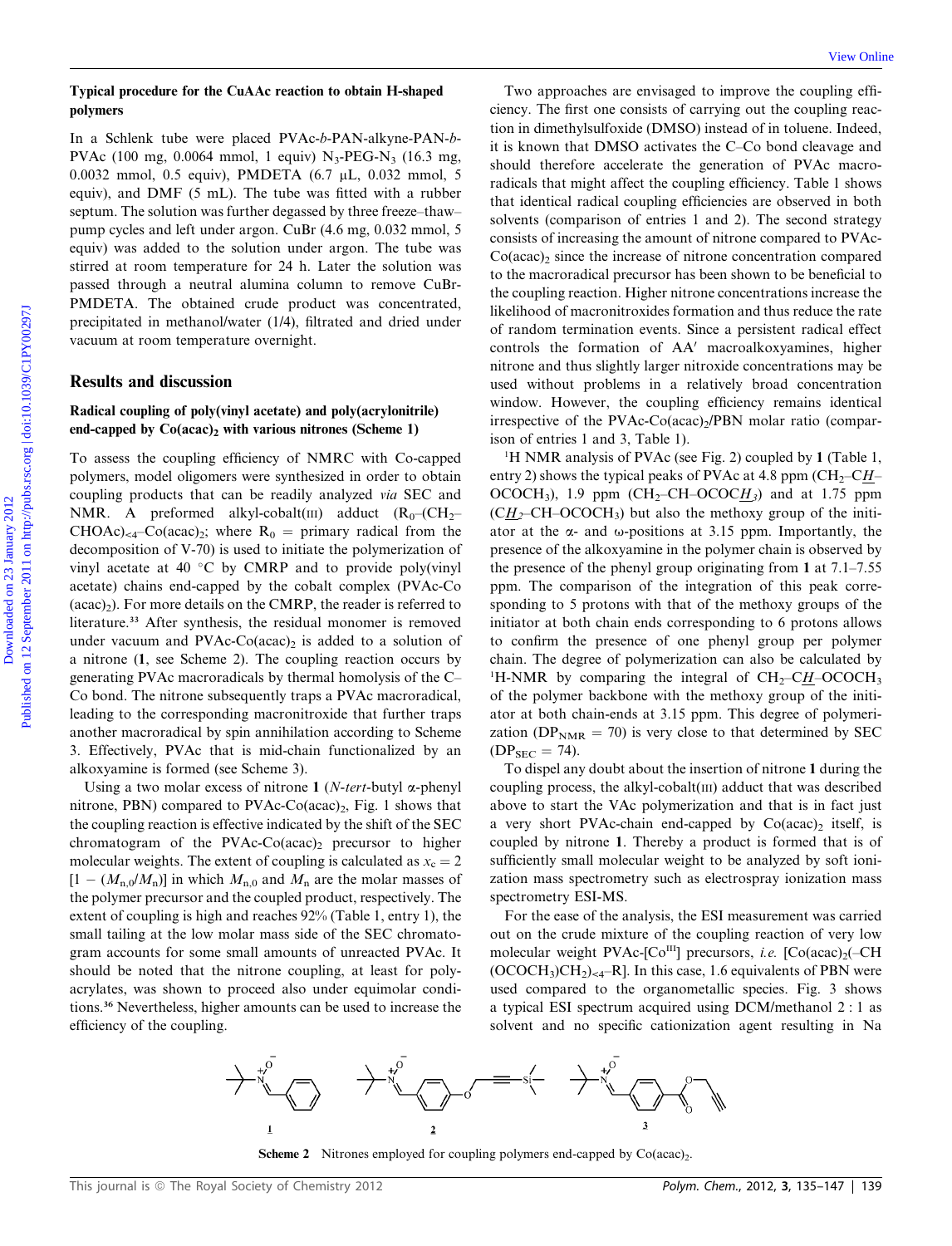

**Scheme 3** Radical coupling of PVAc-Co(acac)<sub>2</sub> by nitrone 1.



Fig. 1 Size exclusion chromatograms of poly(vinyl acetate) before (right) and after (left) reaction with nitrone 1.

adducts. Highly uniform oligomers are detected with a repeat unit corresponding to a 86 Da interval and thus according to the mass of VAc. The measured  $m/z$  ratios demonstrate that the PVAc coupling product incorporates one PBN unit. For instance, the most intense signal  $(X_6^{Na+})$  is observed at  $m/z$  996 and can be attributed to sodium-cationized oligomers containing six VAc units, one PBN moiety and two V-70 initiating residues and thus the expected product. No signal corresponding to a PVAc chain without PBN unit (e.g.  $X_6^{Na+}$ , m/z 819,  $X_7^{Na+}$ , m/z 905) is detected, which confirms that the PVAc precursors do not undergo a direct coupling by combination. Also, uncoupled PVAc is not detected in significant amounts.

In order to introduce an alkyne group at the middle of the PVAc chain, nitrone 2 functionalized by a protected alkyne group was then tested for the radical coupling. A protected alkyne was first used to avoid any suspected side reactions between alkyne and radicals. The radical coupling occurs in similar conditions established for 1, *i.e.* in toluene using a two

**Table 1** Radical coupling of PVAc-Co(acac)<sub>2</sub> promoted by nitrones at 40 °C

| Entry          | $PVAc-Co (acac)$ ,             |                             | Radical coupling             |         |                                    |                               |         |  |
|----------------|--------------------------------|-----------------------------|------------------------------|---------|------------------------------------|-------------------------------|---------|--|
|                | $M_n^a$ (g mol <sup>-1</sup> ) | $M_{\rm w}/M_{\rm n}^{\;a}$ | $[PVAc-Co(acac)2]/[nitrone]$ | Nitrone | $M_{n}^{b}$ (g mol <sup>-1</sup> ) | $M_{\rm w}/M_{\rm n}^{\ \ b}$ | $x_c^c$ |  |
| 1 <sup>d</sup> | 3900                           | l.04                        | 1/2                          |         | 7200                               | 1.07                          | 0.92    |  |
| $2^e$          | 3450                           | 1.04                        | 1/2                          |         | 6400                               | 1.06                          | 0.93    |  |
| 3 <sup>d</sup> | 4700                           | 1.05                        | 1/4                          |         | 8700                               | 1.10                          | 0.92    |  |
| $4^d$          | 5500                           | 1.07                        | 1/2                          |         | 9200                               | 1.17                          | 0.84    |  |
| $\varsigma$ d  | 6300                           | 1.06                        | 1/2                          |         | 11050                              | 1.14                          | 0.88    |  |
| 6 <sup>d</sup> | 5650                           | l.06                        | 1/4                          |         | 10900                              | 0.08                          | 0.88    |  |

 $\alpha$  Number-average molecular weight and polydispersity of PVAc-Co(acac)<sub>2</sub> determined by SEC analysis in THF calibrated by polystyrene standards.<br>
<sup>*b*</sup> Number-average molecular weight and polydispersity of coupled PVAc extent of coupling calculated as  $x_c = 2[1 - (M_{n,0}/M_n)]$  in which  $M_{n,0}$  and  $M_n$  are the molar masses of the polymer precursor and the coupled product, respectively.  $d$  Solvent = toluene.  $e$  Solvent = DMSO.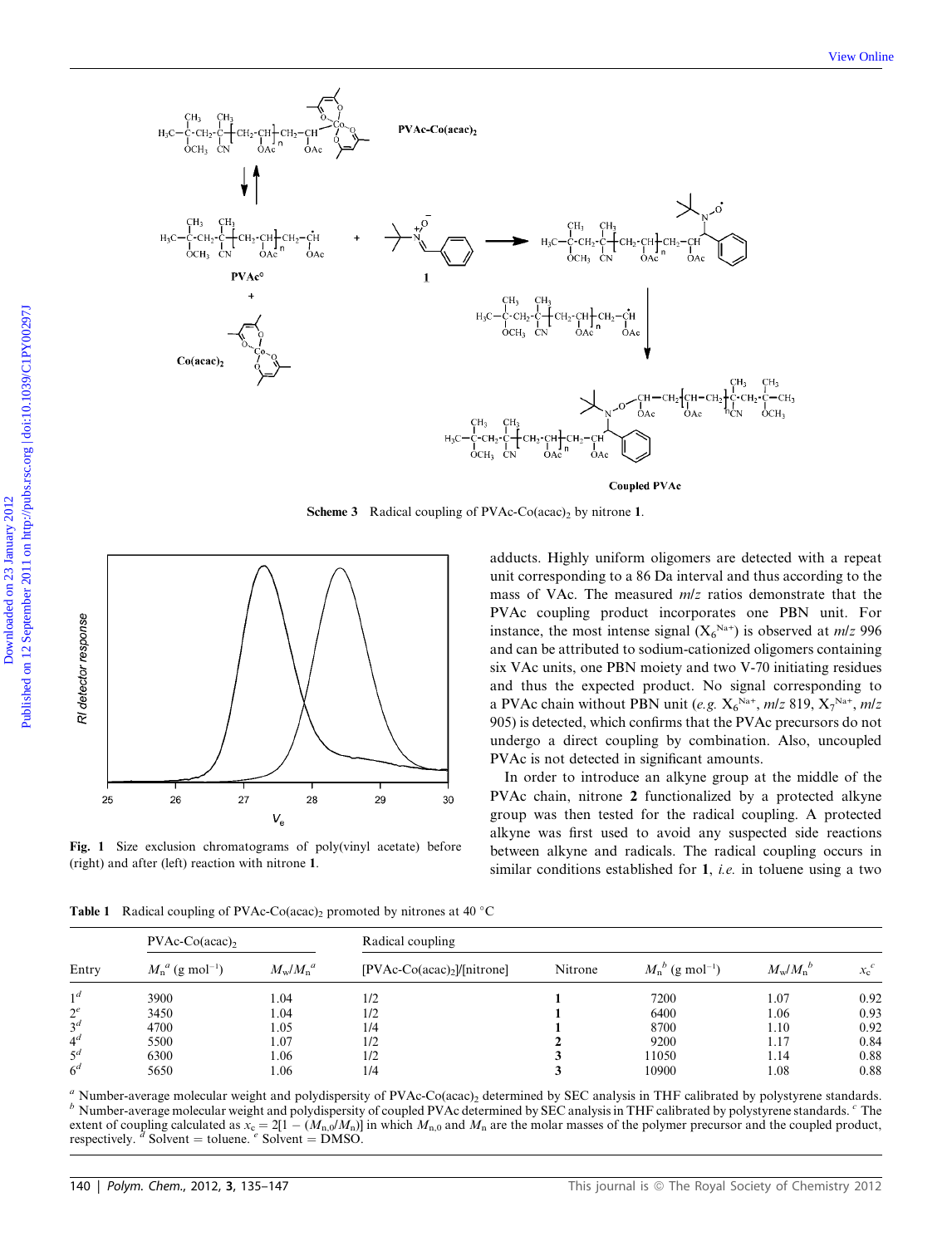

Fig. 2 400MHz <sup>1</sup>H-NMR spectrum of the coupling product from PVAc-Co(acac)<sub>2</sub> mediated by PBN (Table 1, entry 2).

molar excess of nitrone 2 compare to PVAc-Co(acac)<sub>2</sub> at 40 °C. The coupling efficiency tends to decrease when using the functional nitrone vs. the unsubstituted one since  $x_c$  is limited to 0.84 (entry 4, Table 1). Steric hindrance might account for this loss of coupling efficiency when nitrone 1 is replaced by the more bulky nitrone 2. Such a hindrance may result in lower addition rates of macroradicals to the nitrone as well as reduced combination rates of the macronitroxides towards other radicals. With polyacrylates, no reduction in efficiency was observed when exchanging 1 for 2,<sup>23,36</sup> however PVAc macroradicals have

a different reactivity and lead to more profound changes in the addition rate due to steric hindrance.

For the sake of comparison, a nitrone with an alkyne group that is not protected (3) was subsequently tested under identical conditions. The coupling efficiency remains high (around 90%; Table 1, entry 5), suggesting that side reactions between the PVAc macroradical and alkyne group are limited. Purification of the polymer by dialysis against methanol (SpectraPore 3000 dialysis membrane) allows removing excess nitrone and most of the uncoupled PVAc (see Fig. 4). A clear shift of the distribution



Fig. 3 ESI-MS spectrum of a PVAc sample prepared by the coupling reaction of  $[Co(acac)<sub>2</sub>(-CH(OCOCH<sub>3</sub>)CH<sub>2</sub>)<sub>*A*</sub>-R<sub>0</sub>]$ ) with PBN.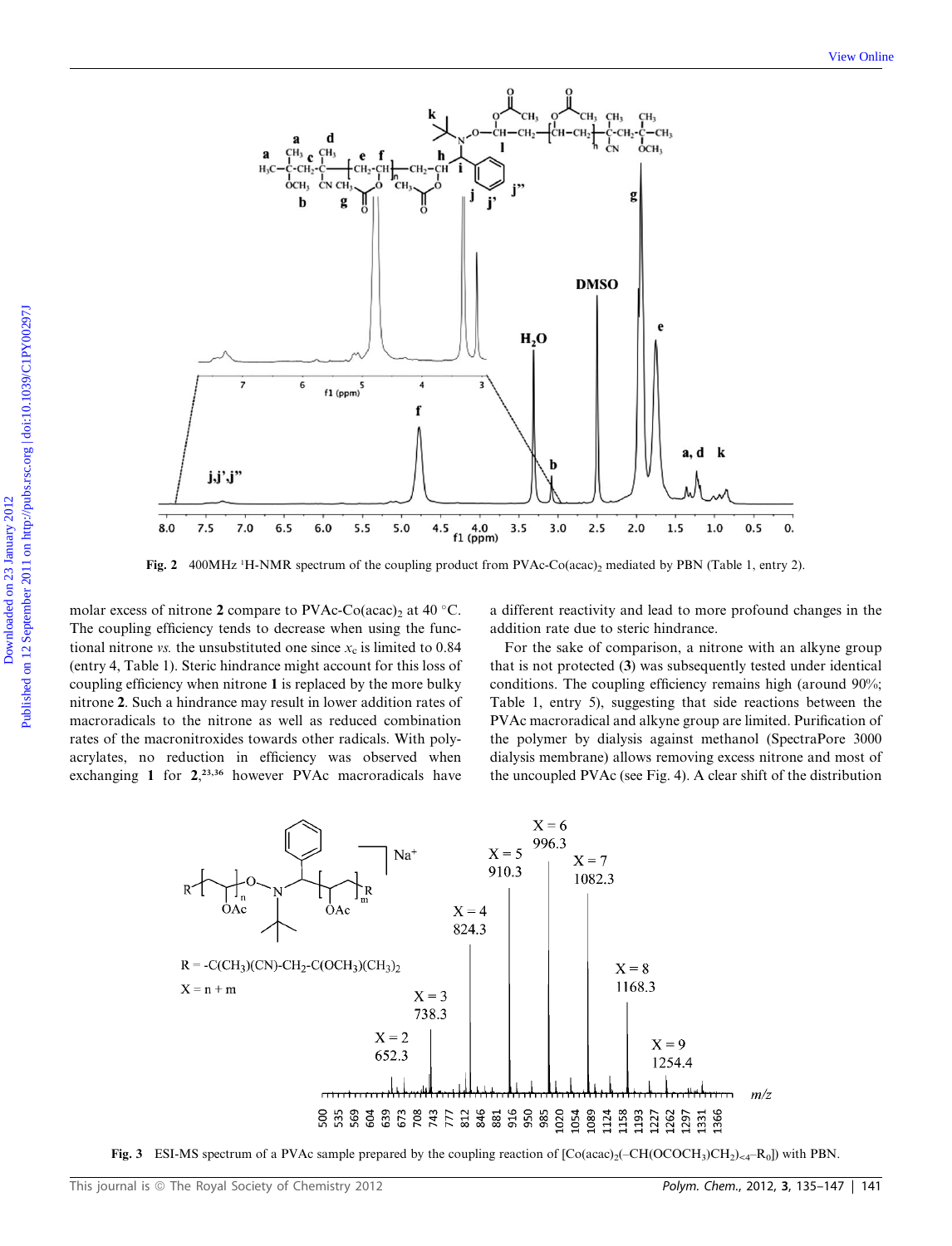towards double molecular weight is observed, whereby small amounts of material are apparently not reacted in the coupling reaction as is seen from the tailing towards higher elution volumes of the product distribution. Doubling the amount of nitrone in the reaction medium does not increase nor decrease further the extent of coupling and also similar distributions are obtained (Table 1, entry 6).

<sup>1</sup>H NMR analysis evidences the presence of the alkoxyamine in the middle of the polymer chain by the signals typical of protons of the phenyl group at 7.5–8.0 ppm (see Figure S1 in the supporting information section). Comparison of the integral of this signal corresponding to 4 protons to that of methoxy groups of chain-ends corresponding to 6 protons at 3.15 ppm confirms the presence of one phenyl group per polymer chain. The methylene group (O–CH<sub>2</sub>–C $\equiv$ CH) of the alkoxyamine is also observed at 4.94 ppm and its integral perfectly fits to the expected structure.

In the next step, the radical coupling of poly(acrylonitrile) endcapped by  $Co(acac)_2$  (PAN-Co(acac)<sub>2</sub>) was explored employing nitrone 1 and using a PAN-Co(acac), to nitrone molar ratio  $=$ 1 : 2. In contrast to the previous experiments, the reaction is carried out in a DMF/DMSO (2/1) mixture, as PAN is insoluble in toluene. At 40 °C, the coupling is efficient as shown by the SEC chromatogram of  $PAN-Co (acac)_2$  that is almost completely shifted towards the higher molecular weight side (see Fig. 5). Only a small amount of unreacted PAN is present at the low molar mass side of the SEC chromatogram. Analysis of the PAN precursor and the coupled product by SEC equipped with a multi-angle laser light scattering (MALLS) detector allows determining the absolute molar masses of the polymers and thus to precisely calculate the extent of coupling to  $x_c = 0.91$ . As observed for PVAc, the doubling of the PBN amount does not affect the coupling efficiency (Table 2, entry 2). <sup>1</sup>H NMR spectroscopy shows the typical signals of the methyne and methylene protons of the PAN main chain at 3.14 ppm and 2.04 ppm, respectively. Typical peaks of the phenyl group of nitrone 1 inserted at the middle of the polymer chain are observed at 7.3– 7.65 ppm, clearly confirming the incorporation of PBN in the chain (see Fig. S2, ESI†). It should be noted that based on the Downloaded on 23 September 1988 and 24 September 2012 and 23 January 2012 and 24 September 2012 and 24 September 2012 and 23 September 2012 and 23 September 2012 and 24 September 2012 and 2013 and 2013 and 2013 and 2013 a



Fig. 4 Size exclusion chromatography of poly(vinyl acetate) before (right) and after (left) reaction with nitrone 3 followed by dialysis against methanol (Table 1, entry 5).



Fig. 5 Size exclusion chromatography of poly(acrylonitrile) before (dotted line) and after (solid line) reaction with nitrone 1.

results obtained on PVAc, very similar coupling efficiencies are also expected for PAN employing the nitrones 1–3, given that the type of activation as well as the general structure of the nitrones is very similar.

# Preparation of mid-chain functionalized poly(vinyl acetate)-bpoly(acrylonitrile)-b-poly(vinyl acetate), building blocks for mikto-arm and H-shape block copolymers

After the coupling of both PVAc and PAN macroradicals was proven successful, more complex structures could be targeted. The coupling of polymer chains end-capped by  $Co(\text{acac})_2$  with the nitrone bearing alkyne group (nitrone 3) is very useful for designing new symmetrical and mid-chain functionalized ABA triblock copolymers, which resemble interesting building blocks for mikto-arm block copolymers. Indeed, alkyne groups in midchain position can be used to graft single molecules or polymers to the chains through the highly efficient and selective copper catalyzed azide alkyne cycloaddition (CuAAC) reaction, the most prominent representative of the so-called *click* reactions.<sup>39</sup>

As an illustration, when nitrone 3 bearing the unprotected alkyne group is added to a  $\text{PVAc}_{40}$ -b-PAN<sub>78</sub>-Co(acac)<sub>2</sub> diblock copolymer prepared by CMRP, the symmetrical  $PVAc_{40}$ -b-PAN<sub>156</sub>-b-PVAc<sub>40</sub> triblock copolymer mid-chain functionalized by the alkyne group is formed (see Scheme 4).

Again, the high efficiency of the coupling reaction is also here demonstrated by the clear shift of the SEC chromatogram of the diblock copolymer towards the higher molecular weight side with almost no residual diblock copolymer being left over. Moreover, a very low polydispersity  $(M_w/M_n = 1.04)$  is maintained after this reaction. Fig. 6 depicts the successive growth of the polymer chains. On the right, the PVAc-Co(acac)<sub>2</sub> polymer is shown with the dashed line representing the distribution of the chain extended PVAc-PAN diblock copolymer. Finally, the ABA triblock copolymer that is directly obtained from the nitrone coupling reaction is shown at the lowest retention time.

1 H NMR analysis of the coupled copolymer evidences the presence of signals that are typical of PVAc and PAN but also the presence of protons of the phenyl group of the alkoxyamine at 7.6–7.9 ppm (see Fig. S3, ESI†), attesting the successful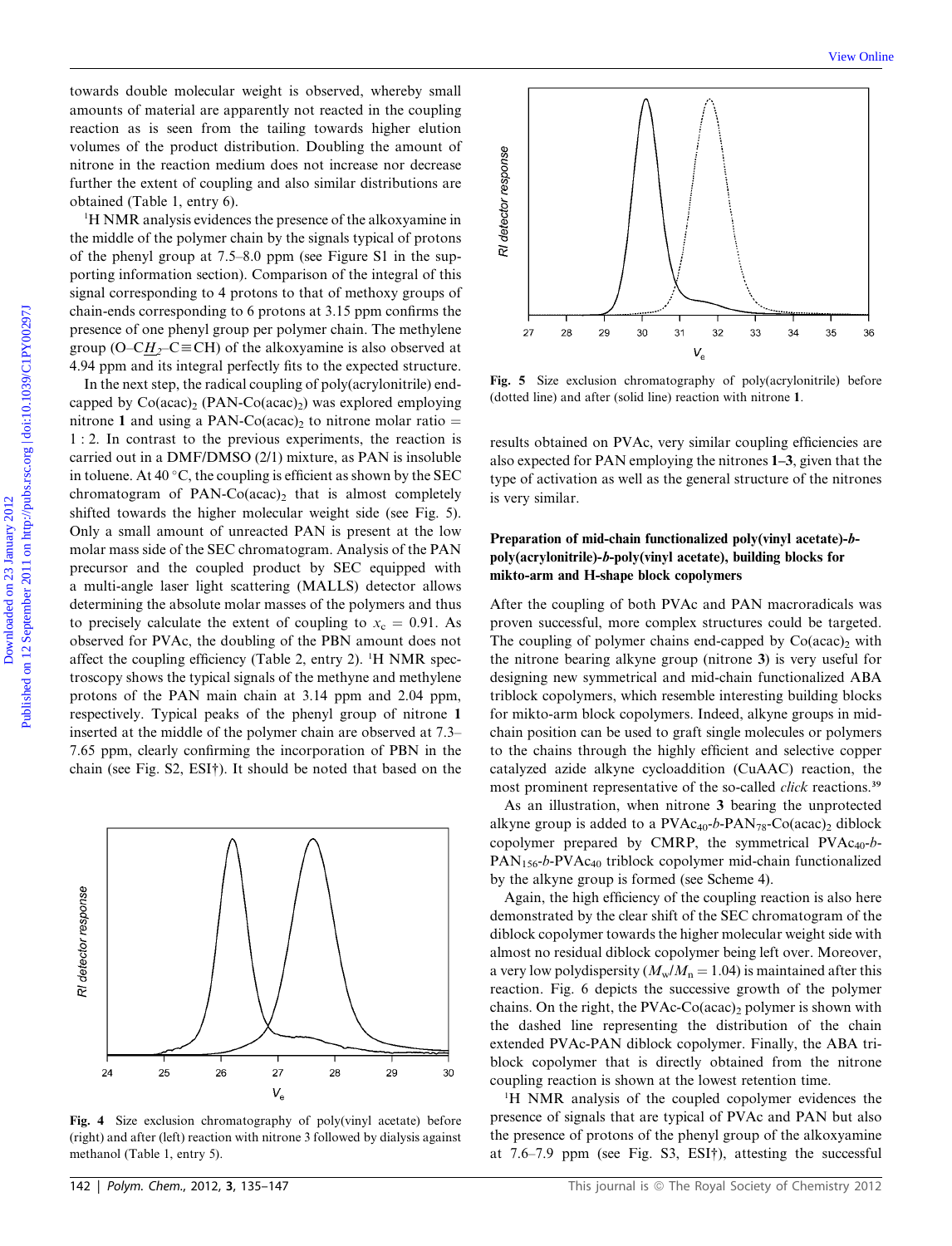| Entry | $PAN-Co (acac)$                |                             | Radical coupling              |                                |                             |                                |  |
|-------|--------------------------------|-----------------------------|-------------------------------|--------------------------------|-----------------------------|--------------------------------|--|
|       | $M_n^a$ (g mol <sup>-1</sup> ) | $M_{\rm w}/M_{\rm n}^{\;a}$ | $[PAN-Co(acac)2] / [nitrone]$ | $M_n^b$ (g mol <sup>-1</sup> ) | $M_{\rm w}/M_{\rm n}^{\ b}$ | $\sim c$<br>$\lambda_{\alpha}$ |  |
| ∠     | 5300<br>5400                   | 0.02<br>1.02                | 1/2<br>1/4                    | 9700<br>9800                   | 1.02<br>1.02                | 0.91<br>0.91                   |  |

**Table 2** Radical coupling of PAN-Co(acac), promoted by nitrone 1 at 40  $^{\circ}$ C

<sup>a</sup> Absolute number-average molecular weight and polydispersity of PAN-Co(acac)<sub>2</sub> determined by SEC analysis in DMF/LiBr using a MALLS detector with the specific refractive index increment  $(dn/dc)$  of  $PAN = 0.076$  ml g<sup>-1</sup>. <sup>b</sup> Absolute number-average molecular weight and polydispersity of coupled PAN determined by SEC analysis in DMF/LiBr using a MALLS detector with the specific refractive index increment  $(dn/dc)$  of PAN = 0.076 ml g<sup>-1</sup> PAN determined by SEC analysis in DMF/LiBr using a MALLS detector with the specific refractive index increment  $(dn/dc)$  of PAN = 0.076 ml g<sup>-1</sup>.<br><sup>c</sup> The extent of coupling calculated as  $x_c = 2[1 - (M_{n,0}/M_n)]$  in which  $M_{n,0$ product, respectively.

incorporation of the functional nitrone in the copolymer. Comparison of the integrals of  $CH-O(C=O)-CH_3$  of PVAc at 4.78 ppm to that of the phenyl protons at 7.6–7.8 ppm allows to determine the experimental VAc unit/alkoxyamine ratio in the copolymer. This VAc/alkoxyamine molar ratio is 90 and thus close to the theoretical value ([VAc]/[alkoxyamine] $_{th} = 80$ ) determined from the absolute molecular weight of PVAc used for the synthesis of the copolymer  $(M_{n,abs} = 3400 \text{ g mol}^{-1})$  and taking into account that one alkoxyamine is formed per chain during coupling as depicted in Scheme 4. This corresponds to a coupling efficiency of approximately 90% (assuming a perfect block extension).

#### Preparation of azide-functional polyethylene glycol chains and formation of mikto-arm and H-shape block copolymers

To create mikto-armed star polymers and H-shape materials, azide functional counterparts for the above described polymer building blocks were synthesized. Therefore, three different commercially available hydroxy-functional polyethylene glycol compounds were modified to convert the hydroxyl into azide



Fig. 6 Size exclusion chromatography of PVAc-Co(acac)<sub>2</sub> (right;  $M_{n}$ ,  $_{\text{SEC} DMF}$  = 15900 g mol<sup>-1</sup>;  $M_{\text{w}}/M_{\text{n}}$  = 1.04), PVAc-b-PAN-Co(acac)<sub>2</sub> (middle;  $M_{\text{n}SEC\ DMF} = 50700 \text{ g mol}^{-1}$ ;  $M_{\text{w}}/M_{\text{n}} = 1.03$ ) and PVAc-b-PAN-b-PVAc (left;  $M_{\text{n}},{_{\text{SEC DMF}}} = 81400 \text{ g mol}^{-1}; M_{\text{w}}/M_{\text{n}} = 1.04$ ) formed by coupling PVAc-b-PAN-Co(acac)<sub>2</sub> with nitrone 3.



#### PVAc-b-PAN-b-PVAc

Scheme 4 Synthesis of PVAc-b-PAN-b-PVAc mid-chain functionalized by an alkyne group.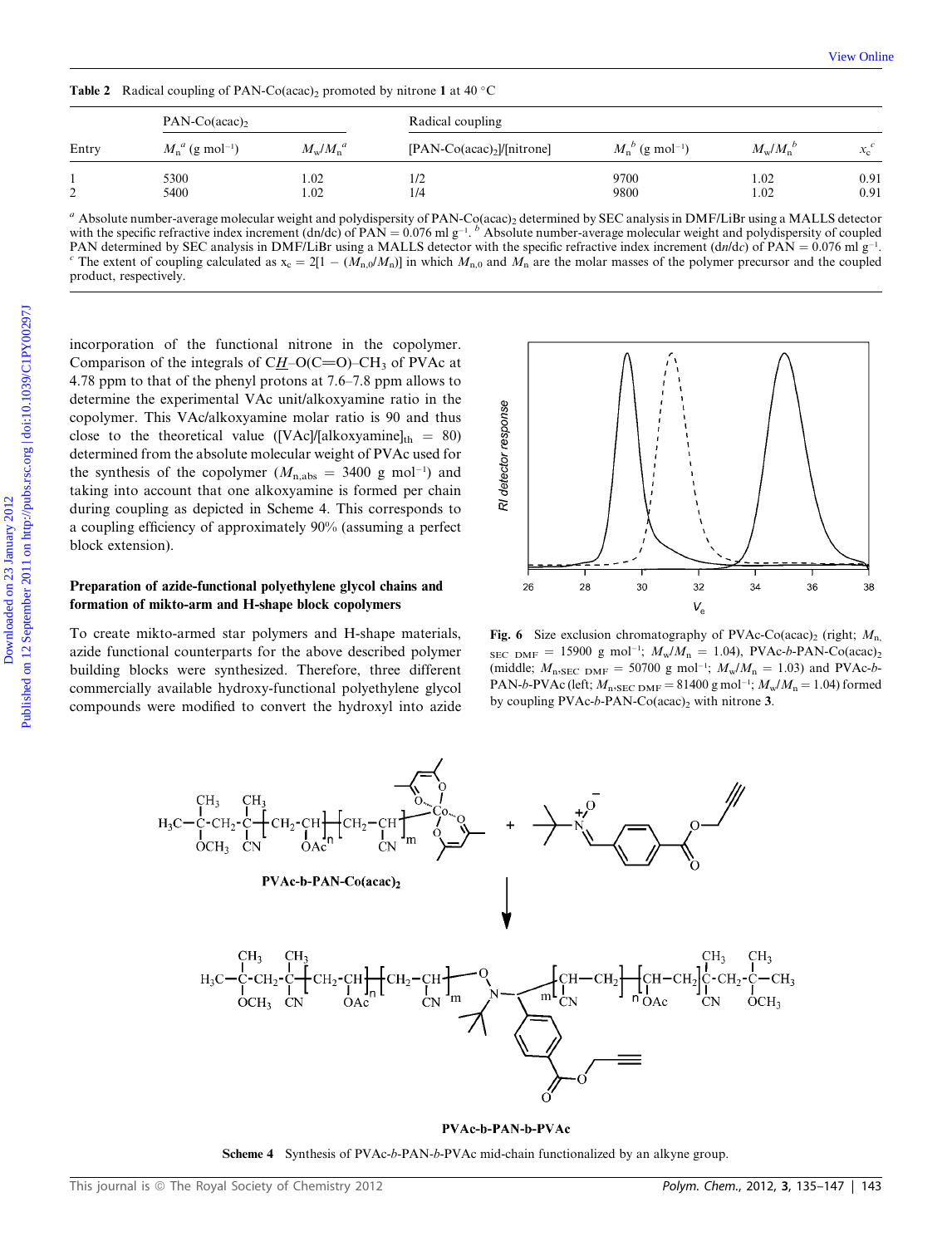functionalities. First, the PEG were reacted with an excess of tosyl chloride to create a suitable leaving group which was subsequently replaced by  $N_3$  following literature procedures.<sup>40–42</sup> Mono- and bifunctional PEGs were obtained as listed in Table 3. Overall, good functional fidelities of the polymers were obtained, with more than 90% of all chains carrying the desired azide groups (or two azides, respectively). The identity and purity of PEG 1 and PEG 2 was additionally checked via ESI-MS spectroscopy giving consistent results with the NMR characterization. It should be noted that the obtained functional fidelities are well in line with literature reports, especially regarding that PEG 2 carries two azide endgroups. Molecular weights of the PEGs were checked via SEC and NMR. Since the employed SEC setup was directly calibrated with polystyrene standards,  $M_n$  based on the NMR evaluation is more reliable and polymer concentrations in solution were based on this value.

To assess the coupling efficiency of the CuAAC reaction, first conjugations were carried out on the simplest available system, *i.e.* the midchain functional PVAc as also shown in Fig. 4. Fig. 7 depicts the molecular weight distributions before and after polymer conjugation. The dotted line represents the PVAc polymer with the embedded alkyne functionality ion midchain location. The dashed line shows PEG 1. As already seen in the elugram discussed above in the context of PVAc NMRC, a small amount of uncoupled starting material is still visible in the distribution, which consequently also does not react in the CuAAC reaction. The main distribution, however, shifted and a number average molecular weight of 10800 g mol<sup>-1</sup> is obtained by SEC in dimethylacetamide solution (for a list of all molecular weights involved in the CuAAC reactions, refer to Table 4). It should be noted that no match of the measured molecular weight with the addition of the individual building blocks must be expected since block copolymers and star-shaped materials in particular do not allow for accurate molecular weight distributions when the universal calibration principle is applied. Nevertheless, the clear shift of the distribution is indicative of a successful click reaction. Due to the overlapping low-molecular weight shoulder of the PVAc material, it is unclear if some of traces of PEG 1 are still present in the polymer after reaction. Inspection of the product distribution, however, suggests that an almost quantitative conjugation has occurred. Consideration First, the FRO wave reacted with an excess of<br>
subsequently replead by N<sub>3</sub> Malowing linearure procedures.<sup>34</sup><br>
Moreover the interaction PVCs were relation and the substitute of the polynes were obtained.<br>
O

With the success of the above reaction largely confirmed, the mid-chain functionalized ABA triblock copolymer was subjected to the CuAAC conjugation. The outcome of such reaction is depicted in Fig. 8. Again, a clear shift of the whole distribution is observed with the apparent  $M_n$  changing from 38700 to 45200 g mol-1 , indicating an efficient polymer conjugation reaction. Since the PEG 1 is significantly smaller in size than the PVAc-b-PANb-PVAc triblock, no overlap of the product distribution is



Fig. 7 Distributions of alkyne-midchain functional PVAc, PEG-1 and the conjugation product  $(PVAc)<sub>2</sub>-PEG$ .

observed and complete disappearance of the PEG can be confirmed. Thus, it can be concluded that the reaction—as expected—proceeds well in equimolar conditions.

In the present case relatively small PEG chains were attached to the PVAc-PAN triblocks. Even though not tested, there is, however, only little doubt that also larger chains could be coupled since CuAAC usually allows for conjugations also between larger macromolecules. Instead of conjugation of higher molecular weight compounds, we choose a different route and aimed at conjugation of the same PVAc and PVAc-PAN blocks with bifunctional **PEG 2**, thus creating H-shaped polymers. Analogue reactions to PEG 1 were carried out and the resulting molecular weight distributions are given in Fig. 9 and Fig. 10.

Overall, a very similar outcome to the conjugations with PEG 1 is observed for the PVAc homopolymer as well as the triblock copolymer. Uniform molecular weight distributions with low polydispersities are obtained. While the molecular weight distributions indicate a success of the reaction based alone on occurrence of a symmetrical shift of the distributions, closer inspection of the apparent molecular weights raises questions. As detailed in Table 4, only a slightly higher molecular weight is observed for the PVAc H-shaped polymer when compared to the three-arm star. With the coupling of the triblocks, even a slightly smaller apparent  $M_n$  is observed for the H-shaped vs. the miktostar product. Thus, at a first glance, failure of the reaction might be expected. Closer analysis indicates, however, that hydrodynamic volume effects are most likely responsible for the lack of larger shifts in the apparent molecular weight. By comparison of the midchain functionalized PVAc with the

Table 3 Polyethylene glycols prepared for assembly with the PVAc-PAN triblock copolymers

| Sample           | Endgroups    | $M_{\text{n}}$ , SEC THF | $M_{\rm n}/M_{\rm w}$ | $M_{\rm n, NMR}$ | Functionality |
|------------------|--------------|--------------------------|-----------------------|------------------|---------------|
| PEG <sub>1</sub> | $CH_3O, N_3$ | 7040                     | 1.03                  | 6400             | 93%           |
| PEG <sub>2</sub> | $2x N_2$     | 5860                     | 1.03                  | 5120             | 92%           |

<sup>a</sup> THF GPC directly calibrated with polystyrene standards. <sup>b</sup> Calculated based on integration of –CH<sub>2</sub>–N<sub>3</sub> NMR peak compared to backbone –CH<sub>2</sub>–. <sup>c</sup> Calculated based on residual tosylate observed in spectrum.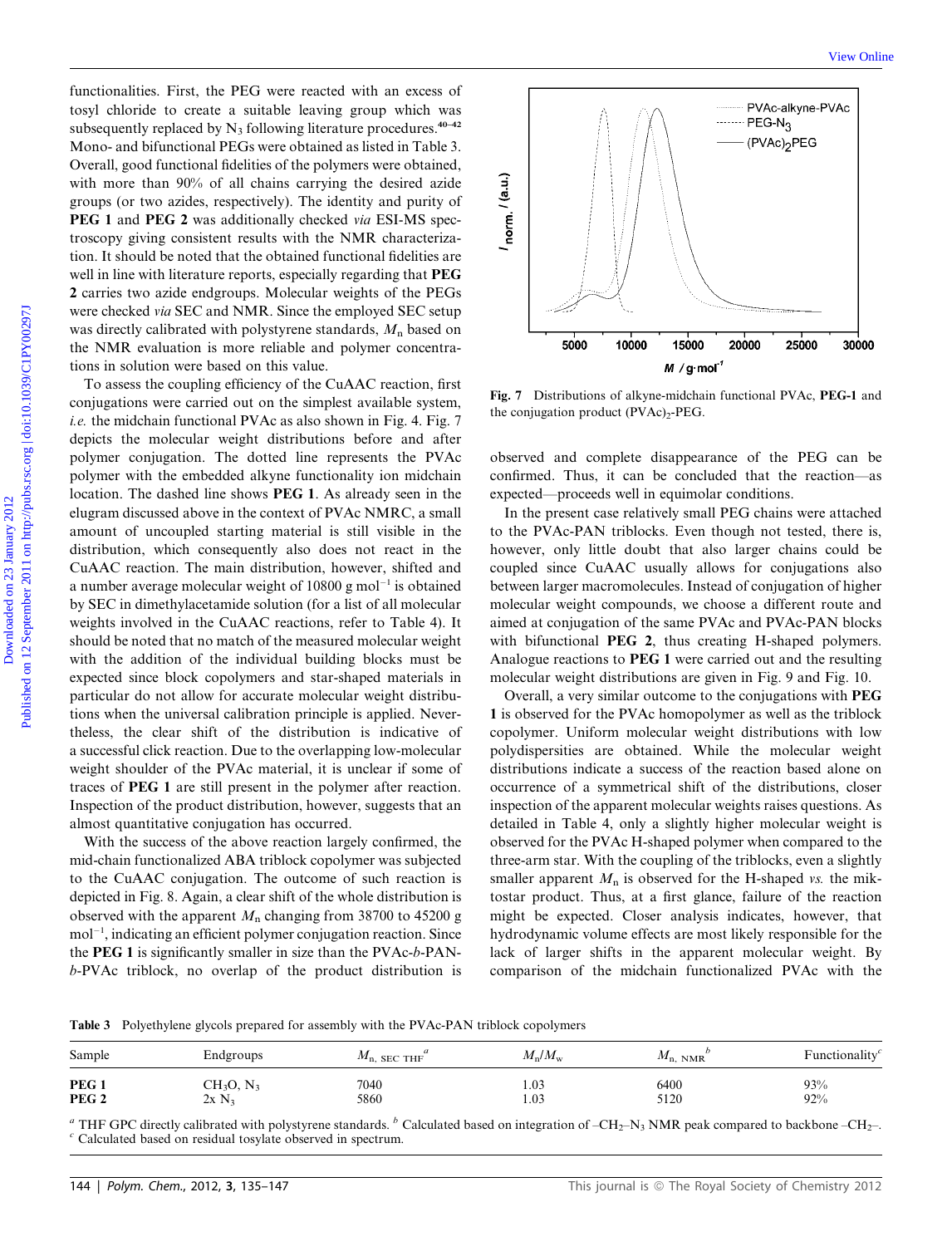Table 4 Molecular weight averages of the precursor and targeted polymers

| Polymer                              | $M_{\rm n. GPC}$ /g mol <sup>-1<i>a</i></sup> | $M_{\rm w}/M_{\rm n}$ |  |
|--------------------------------------|-----------------------------------------------|-----------------------|--|
| PVAc-alkyne-PVAc                     | 9400                                          | 1.10                  |  |
| PVAc-b-PAN-alkyne-PAN-b-PVAc         | 38700                                         | 1.05                  |  |
| $(PVAc)$ <sub>2</sub> $PEG$          | 10800                                         | 1.09                  |  |
| $(PVAc-b-PAN)$ <sub>2</sub> $PEG$    | 45200                                         | 1.05                  |  |
| $(PVAc)2PEG(PVAc)2$                  | 12600                                         | 1.09                  |  |
| $(PVAc-b-PAN)$ , $PEG(PVAc-b-PAN)$ , | 43200                                         | 1.05                  |  |

 $a$  Measured on a SEC with DMAc as the eluent, calibrated directly with polystyrene standards.



Fig. 8 Distributions of alkyne-midchain functional pVAc-b-PAN-b-PVAc, PEG-1 and the conjugation product  $(PVAc-b-PAN)_{2}$ -PEG.



Fig. 9 Distributions of alkyne-midchain functional PVAc, PEG 2 and the conjugation product  $(PVAc)<sub>2</sub>-PEG-(PVAc)<sub>2</sub>$ .

corresponding 3-arm star, one can see that the addition of PEG has only a small effect on the apparent average molecular weight, an effect that was observed before, in some cases even causing an apparent reduction of molecular weight after conjugation.<sup>43</sup> Thus, when discussing the H-shaped material, one may assume in a good approximation that the polymer might be regarded as



Fig. 10 Distributions of alkyne-midchain functional PVAc-b-PAN-b-PVAc, PEG 2 and the conjugation product  $(PVAc-b-PAN)_{2}PEG (PVAc-b-PAN)_2$ .

a four-arm star with respect to the hydrodynamic volume of the molecule. A reduction in hydrodynamic volume of chains in solution at constant molecular weight is well known to occur when going from linear polymers to n-armed star polymers. Radke et al. found that a correction factor of 1.4 or higher applies (depending on the type of polymer) when a 4-arm star (homo)polymer is analyzed using universal calibration with linear standards.<sup>44</sup> Taking such correction into account, almost a doubling in molecular weight is observed when going from the alkyne-functional starting material to the H-shaped product. Another indication for the success of the reaction is the practically unchanged polydispersity of the product distribution. If only partial conjugation would have occurred (resulting in a mixture of unreacted precursor, three-arm and H-shape material), then a significant broadening of the distribution would need to be observed. The lack of such thus is highly indicative for an efficient conjugation.

With the larger PVAc-b-PAN-b-PVAc conjugation, similar considerations apply, even though it needs to be noted that a significantly larger correction factor would need to be applied  $(\sim1.8)$  in order to explain the comparatively low apparent molecular weight of the final product. While such a high value might in principle be possible (the PVAc-PAN block composition adds to the complexity of the hydrodynamic volume effect), it cannot be proven by the present data. Thus, in order to confirm the target structure, the monomer composition of the product was analyzed via NMR. Comparison of characteristic peaks in the <sup>1</sup> H-NMR spectrum of the miktoarm star polymer reveals a composition (in monomer units) of PVAc:PAN:PEG of 1 : 1.86 : 2.6 (by integrating the peaks around 4.8 ppm (VAc), 3.5 (PEG) and 3.2 (AN), see supporting information section for details). Based on the number of VAc monomer units present in the polymer (see NMR analysis above), a molecular weight of  $6550$  g mol<sup>-1</sup> is calculated for the PEG arm, which is in almost perfect agreement with the analysis of the starting materials  $(6400 \text{ g mol}^{-1}, \text{ see Table 3}).$  For the H-shape polymer, a composition of  $1:0.87:2.6$  is obtained, confirming the constant composition of VAc:AN and concomitantly the expected reduction of the number of PEG units in the product.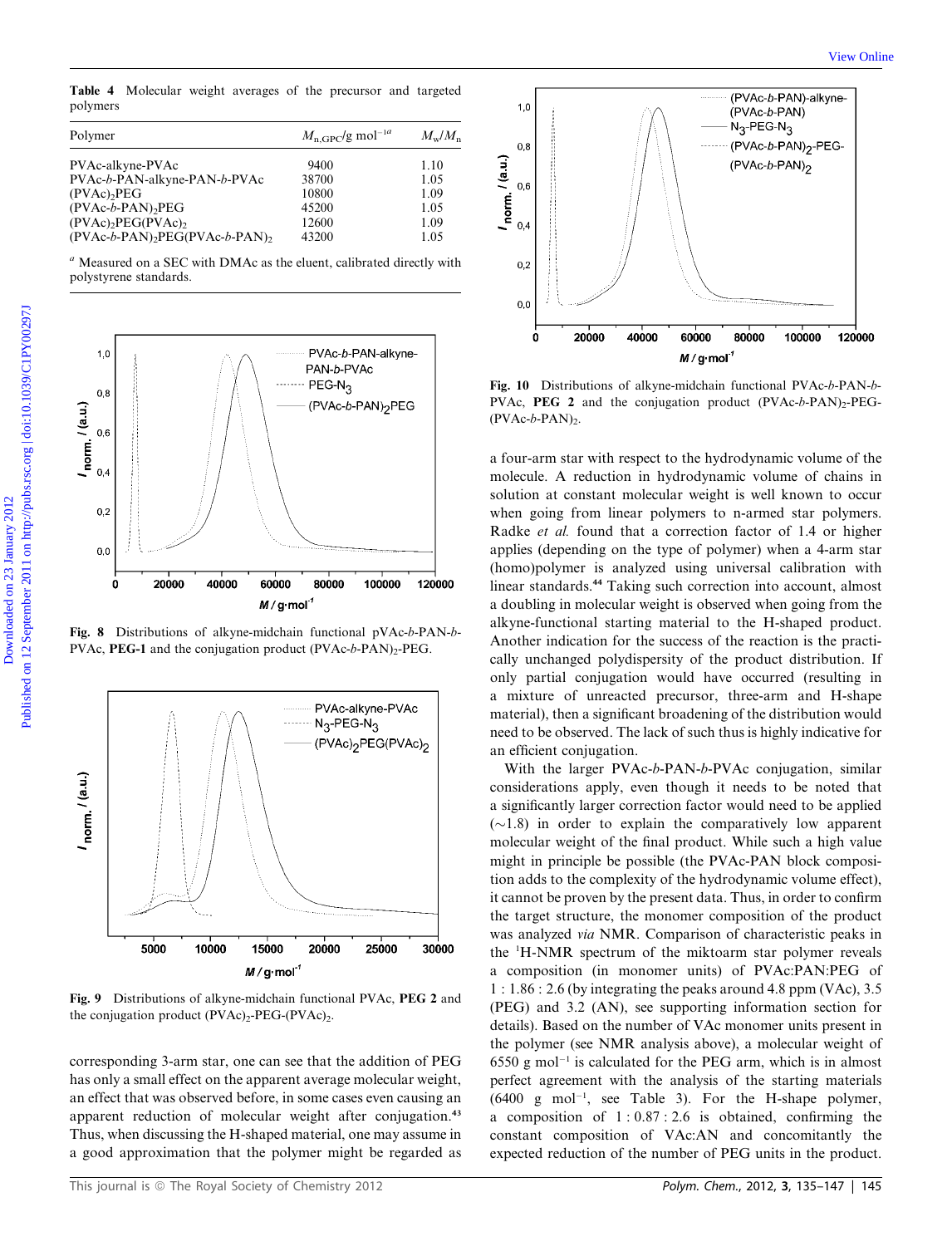Calculation of the molecular weight of the PEG block yields a molecular weight of  $6100$  g mol<sup>-1</sup> and thus a result that is only slightly larger than the molecular weight of the bifunctional starting material  $(5120 \text{ g mol}^{-1})$ , see Table 3). Considering the increasing inaccuracy of the calculation method and the partial overlap of solvent peaks, also in this case a good agreement between both values is obtained. It should be noted, that while both the miktoarm and the H-shaped polymer show a constant VAc:AN content, the number of AN units is slightly overestimated. Closer inspection of this peak reveals, however, the presence of small peaks overlapping with the characteristic peak region, which might stem from the cycloaddition product. This overestimation is however inconsequential for the relative determination of the PEG content. In summary, for both polymers—despite the only small change in apparent molecular weight derived by conventional SEC analysis—successful formation of the target structures can hence be largely confirmed. Colemation of the nodescale weight of the PEG interactional 2  $\mu$ C Kole) M.G. Fins and U.S. Scharaker, Oten, Interactional engines of 610 published on the matter of the published on the september 2012 Published on the se

#### **Conclusions**

Mikto-arm star polymers and H-shaped polymers bearing PVAc or PVAc-b-PAN arms as well as a PEG arm or bridge were successfully synthesized by a cascade of living/controlled cobaltmediated radical polymerization, nitrone-mediated radical coupling and copper catalyzed azide alkyne cycloaddition reactions. Initially, PVAc and PVAc-b-PAN polymers endcapped with  $Co(acac)$ , were obtained from CMRP. After isolation of the polymers, macroradicals were freed from the cobalt complex and trapped by functional nitrones in the coupling reaction. In the final step, the so-obtained midchain functional building blocks were conjugated with mono- or bi-functional PEG chains to arrive at the synthesis target. Each reaction step was carefully monitored by means of size exclusion chromatography, NMR and soft-ionization mass spectrometry to assess the success of the individual reactions. For the final products, materials with very narrow molecular weight distributions were obtained, thus exemplifying that CMRP and NMRC are highly complementary and allow for generation of precisely defined mid-chain functional materials.

#### Acknowledgements

C.B.-K. acknowledges financial support from the Karlsruhe Institute of Technology (KIT) in the context of the Excellence Initiative for leading German universities, the German Research Council (DFG) and the Ministry for Science and Arts of the state of Baden-Württemberg. O. A. acknowledges the Islamic Development Bank (IDB) for a Ph.D. scholarship. T. J. is grateful for financial support from the Fonds Wetenschappelijk Onderzoek (FWO) via the project G.0491.11N. M. C. acknowledges additional support from the Universiteit Hasselt. The authors from Liege are grateful to the ''Belgian Science Policy'' for financial support in the frame of the Interuniversity Attraction Pole Program (PAI VI/27) and to the National Funds for Scientific Research (F.R.S.-FNRS). They also thank Grégory Cartigny for his skilful assistance.

# References

1 C. Barner-Kowollik and A. J. Inglis, Macromol. Chem. Phys., 2009, 201, 987–992.

- 2 H. C. Kolb, M. G. Finn and K. B. Sharpless, Angew. Chem., Int. Ed., 2001, 40, 2004–2021.
- 3 C. R. Becer, R. Hoogenboom and U. S. Schubert, Angew. Chem., Int. Ed., 2009, 48, 4900–4908.
- 4 R. K. Iha, K. L. Wooley, A. M. Nystrom, D. J. Burke, M. J. Kade and C. J. Hawker, Chem. Rev., 2009, 109, 5620–5686.
- 5 W. H. Binder and R. Sachsenhover, Macromol. Rapid Commun., 2008, 29, 952–98.
- 6 C. J. Hawker and K. L. Wooley, Science, 2005, 309, 1200–1205.
- 7 B. S. Sumerlin and A. P. Vogt, Macromolecules, 2010, 43, 1–13.
- 8 O. Altintas, A. P. Vogt, C. Barner-Kowollik and U. Tunca, Poly. Chem., 2011, DOI: 10.1039/C1PY00249J.
- 9 W. A. Braunecker and K. Matyjaszewski, Prog. Polym. Sci., 2007, 32, 93–146.
- 10 K. Matyjaszewski and J. Xia, Chem. Rev., 2001, 101, 2921–2990.
- 11 C. J. Hawker, A. W. Bosman and E. Harth, Chem. Rev., 2001, 101, 3661–3688.
- 12 G. Moad and C. Barner-Kowollik, in Handbook of RAFT Polymerization, ed. C. Barner-Kowollik, Wiley-VCH, Weinheim, 2008.
- 13 R. A. Evans, Aust. J. Chem., 2006, 60, 384–395.
- 14 A. B. Lowe, Polym. Chem., 2010, 1, 17–36.
- 15 (a) S. Sinnwell, A. J. Inglis, T. P. Davis, M. H. Stenzel and C. Barner-Kowollik, Chem. Commun., 2008, 2052–2054; (b) A. J. Inglis, S. Sinnwell, M. H. Stenzel and C. Barner-Kowollik, Angewandte Chemie Int. Ed., 2009, 48, 2411–2414.
- 16 A. Dag, H. Durmaz, U. Tunca and G. Hizal, J. Polym. Sci., Part A: Polym. Chem., 2009, 47, 178–187.
- 17 T. Sarbu, K.-Y. Lim, J. Ell, D. J. Siegwart, J. Spanswick and K. Matyjaszewski, Macromolecules, 2004, 37, 3120–3127.
- 18 J. Kulis, C. A. Bell, A. S. Micallef, Z. Jia and M. J. Monteiro, Macromolecules, 2009, 42, 8218–8227.
- 19 A. Debuigne, C. Jerome and C. Detrembleur, Angew. Chem., Int. Ed., 2009, 48, 1422–1424.
- 20 A. Debuigne, R. Poli, J. De Winter, P. Laurent, P. Gerbaux, P. Dubois, J.-P. Wathelet, C. Jerome and C. Detrembleur, Chem.– Eur. J., 2010, 16, 1799–1811.
- 21 A. Debuigne, R. Poli, J. De Winter, P. Laurent, P. Gerbaux, J.-P. Wathelet, C. Jerome and C. Detrembleur, Macromolecules, 2010, 43, 2801–2813.
- 22 E. H. H. Wong, C. Boyer, M. H. Stenzel, C. Barner-Kowollik and T. Junkers, Chem. Commun., 2010, 46, 1959–1961.
- 23 E. H. H. Wong, O. Altintas, M. H. Stenzel, C. Barner-Kowollik and T. Junkers, Chem. Commun., 2011, 47, 5491–5493.
- 24 C. Detrembleur, V. Sciannamea, C. Koulic, M. Claes, M. Hoebeke and R. Jérôme, Macromolecules, 2002, 35, 7214–7223.
- 25 V. Sciannamea, A. Guerrero-Sanchez, U. S. Schubert, J.-M. Catala, R. Jerome and C. Detrembleur, Polymer, 2005, 46, 9632–9641.
- 26 V. Sciannamea, M. Bernard, J.-M. Catala, R. Jerome and C. Detrembleur, J. Polym. Sci., Part A: Polym. Chem., 2008, 46, 7273–7279.
- 27 V. Sciannamea, J.-M. Catala, R. Jerome and C. Detrembleur, J. Polym. Sci., Part A: Polym. Chem., 2007, 45, 1219–1235.
- 28 V. Sciannamea, J.-M. Catala, R. Jerome, C. Jerome and C. Detrembleur, J. Polym. Sci., Part A: Polym. Chem., 2009, 47, 1085–1097.
- 29 V. Sciannamea, R. Jerome and C. Detrembleur, Chem. Rev., 2008, 108, 1104–1126.
- 30 E. H. H. Wong, T. Junkers and C. Barner-Kowollik, Polym. Chem., 2011, 2, 1008–1017.
- 31 (a) E. H. H. Wong, T. Junkers and C. Barner-Kowollik, J. Polym. Sci., Part A: Polym. Chem., 2008, 46, 7273–7279; (b) E. H. H. Wong, M. H. Stenzel, T. Junkers and C. Barner-Kowollik, J. Polym. Sci., Part A: Polym. Chem., 2009, 47, 1098–1107; (c) T. Junkers, E. H. H. Wong, M. H. Stenzel and C. Barner-Kowollik, Macromolecules, 2009, 42, 5027–5035; (d) L. Zang, E. H. H. Wong, C. Barner-Kowollik and T. Junkers, Polymer, 2010, 51, 3821–3825; (e) T. Junkers, L. Zang, E. H. H. Wong, N. Dingenouts and C. Barner-Kowollik, J. Polym. Sci. – Polym. Chem., 2011, in press.
- 32 M. Hurtgen, C. Detrembleur, C. Jerome and A. Debuigne, Polym. Rev., 2011, 51, 188–213.
- 33 A. Debuigne, R. Poli, C. Jerome, R. Jerome and C. Detrembleur, Prog. Polym. Sci., 2009, 34, 211–239.
- 34 (a) A. Debuigne, J.-R. Caille and R. Jerome, Angew. Chem., Int. Ed., 2005, 44, 1101–1104; (b) S. Maria, H. Kaneyoshi, K. Matyjaszewski